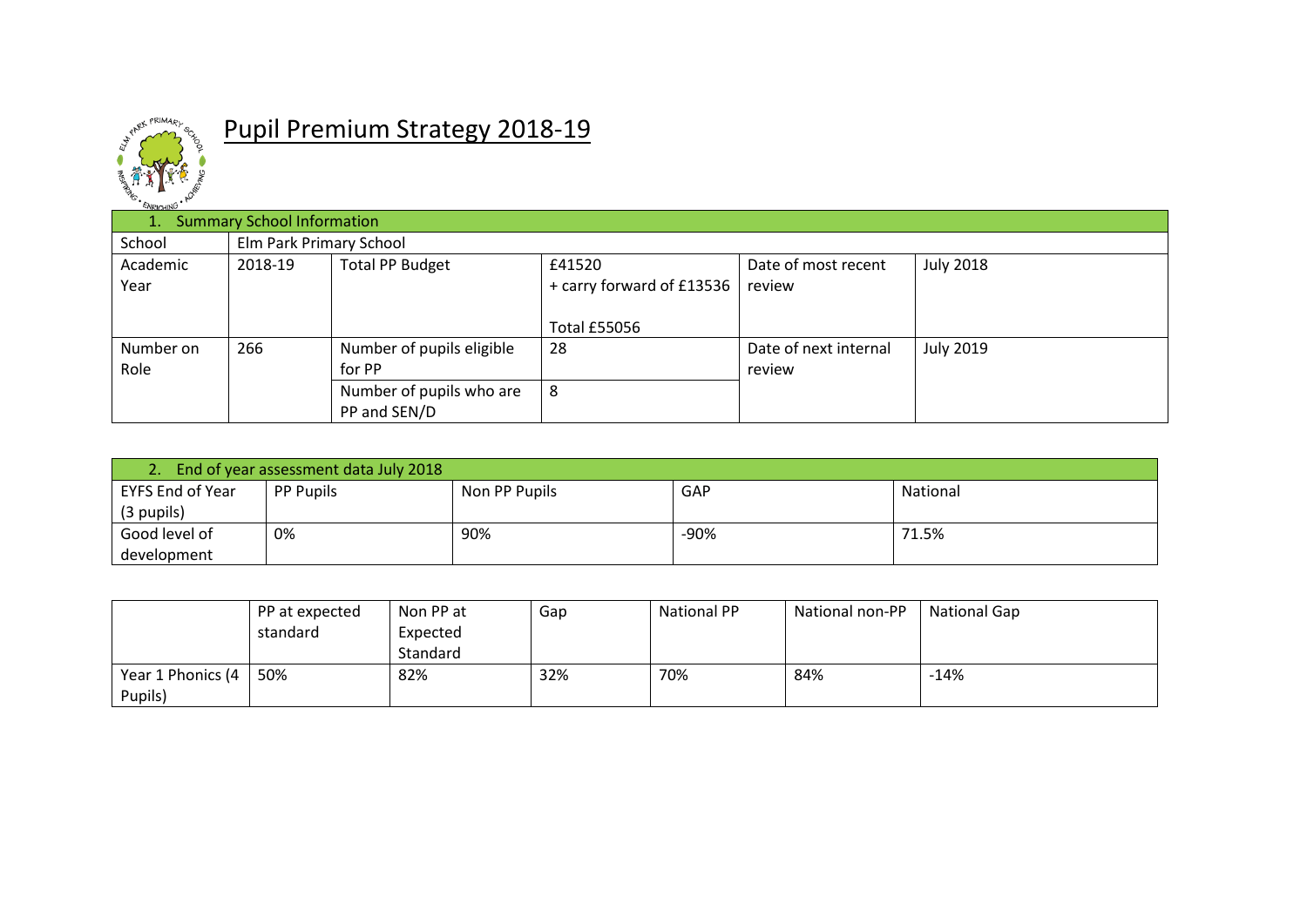| Year 2     | PP at    | Non PP   | Gap    | <b>National</b>   | <b>National</b> | National | Gap    | PP at   | Non PP at | Gap    | <b>National</b> |
|------------|----------|----------|--------|-------------------|-----------------|----------|--------|---------|-----------|--------|-----------------|
| end of     | expected | at       |        |                   | <b>PP</b>       | non-PP   |        | greater | greater   |        |                 |
| KS1        | standard | expected |        |                   |                 |          |        | depth   | depth     |        | No PP data      |
| (3 pupils) |          | standard |        |                   |                 |          |        |         |           |        | available.      |
| Reading    | 33%      | 76%      | $-43%$ | 75%               | 60%             | 78%      | $-18%$ | 33%     | 15%       | $+22%$ | 26%             |
| Writing    | 33%      | 62%      | $-39%$ | 70%               | 53%             | 73%      | $-20%$ | 33%     | 9%        | $+24$  | 16%             |
| Maths      | 33%      | 68%      | $-35%$ | 76%               | 61%             | 79%      | $-18%$ | 33%     | 12%       | $+21%$ | 14%             |
| Combined   |          |          |        | No data available |                 |          |        | 33%     |           |        |                 |

| Year 6          | PP at    | Non PP   | Gap    | <b>National</b> | <b>National</b> | National | Gap    | PP at   | Non PP  | Gap    | <b>National</b> | <b>National</b> | <b>National</b> | Gap    |
|-----------------|----------|----------|--------|-----------------|-----------------|----------|--------|---------|---------|--------|-----------------|-----------------|-----------------|--------|
| end of          | expected | at       |        |                 | <b>PP</b>       | Non-PP   |        | greater | at      |        |                 | <b>PP</b>       | Non-PP          |        |
| KS <sub>2</sub> | standard | expected |        |                 |                 |          |        | depth   | greater |        |                 |                 |                 |        |
| (3 pupils)      |          | standard |        |                 |                 |          |        |         | depth   |        |                 |                 |                 |        |
| Reading         | 67%      | 81%      | $-14%$ | 75%             | 60%             | 78%      | $-18%$ | 67%     | 24%     | $+43%$ | 28%             | 16%             | 30%             | $-14%$ |
| Writing         | 67%      | 81%      | $-14%$ | 78%             | 63%             | 81%      | $-17%$ | 67%     | 10%     | $+57%$ | 20%             | 10%             | 22%             | $-12%$ |
| Maths           | 67%      | 69%      | $-2%$  | 76%             | 59%             | 78%      | $-19%$ | 33%     | 19%     | $+14%$ | 24%             | 12%             | 26%             | $-12%$ |
| <b>GPS</b>      | 67%      | 86%      | $-19%$ | 78%             | 63%             | 80%      | $-17%$ | 33%     | 48%     | $-15%$ | 34%             | 21%             | 37%             | $-16%$ |
| Combined        | 67%      | 64%      | $+3%$  | 64%             | 46%             | 68%      | $-22%$ | 33%     | 5%      | $+28%$ | 10%             | 4%              | 11%             | $-7%$  |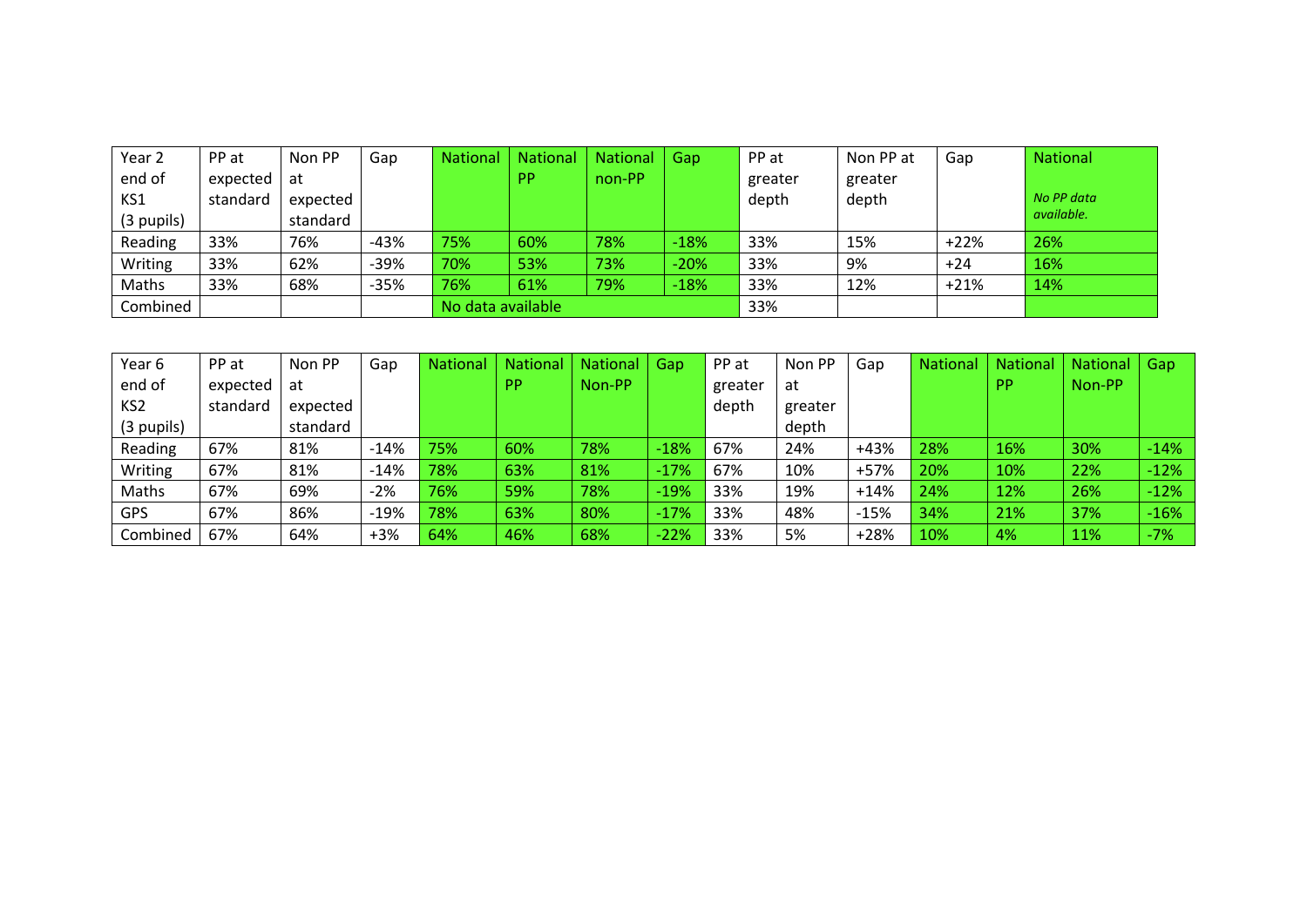| 3.           | Barriers to future attainment (for pupils eligible for PP including higher ability)                                                                |
|--------------|----------------------------------------------------------------------------------------------------------------------------------------------------|
|              | In school barriers (issues to be addressed within school)                                                                                          |
| A            | Pupils who are eligible for PP are making less progress in all areas than other pupils of a similar starting point in EYFS, Year 1 phonics and end |
|              | of KS1.                                                                                                                                            |
|              |                                                                                                                                                    |
| <sub>B</sub> | Pupil's speech and language on entry may be under developed on entry to primary school and this limits progress in communication,                  |
|              | language and literacy throughout the school.                                                                                                       |
|              | PP children may not be getting additional support at home to completed homework, in particular reading.                                            |
| D            | Pupils may be dealing with many factors internally and externally, which may affect their Social Emotional and Mental Health Needs (SEMH)          |
|              | which may have a negative impact on learning and attainment.                                                                                       |
|              | External barriers (issues which also require action outside of school)                                                                             |
|              | Pupils eligible for the PP may have experienced times of trauma or experiencing difficulties in their home lives and find emotional regulation     |
|              | difficult, resulting in negative attitudes to their learning and to schooling.                                                                     |
|              | Non-attendance of pupils in school reduces their school hours and causes them to fall behind academically.                                         |

| 4. | Outcomes                                                                                                                                                                                                                                                                                                                                                                                                                                                               |                                                                                                                                                                                                                                                                                                                                         |  |  |  |  |  |  |
|----|------------------------------------------------------------------------------------------------------------------------------------------------------------------------------------------------------------------------------------------------------------------------------------------------------------------------------------------------------------------------------------------------------------------------------------------------------------------------|-----------------------------------------------------------------------------------------------------------------------------------------------------------------------------------------------------------------------------------------------------------------------------------------------------------------------------------------|--|--|--|--|--|--|
|    | Desired outcomes and how they will be measured.                                                                                                                                                                                                                                                                                                                                                                                                                        |                                                                                                                                                                                                                                                                                                                                         |  |  |  |  |  |  |
|    | In school barriers (issues to be addressed within school)                                                                                                                                                                                                                                                                                                                                                                                                              |                                                                                                                                                                                                                                                                                                                                         |  |  |  |  |  |  |
|    | Desired outcomes                                                                                                                                                                                                                                                                                                                                                                                                                                                       | Success criteria                                                                                                                                                                                                                                                                                                                        |  |  |  |  |  |  |
| A  | Higher rates of progress for PP children in all year<br>groups, with a particular improvement in end of EYFS,<br>Year 1 phonics and KS1 progress and attainment.<br>Improvement of the attainment of PP children<br>throughout the school so that it matches their peers.<br>Twice weekly reading opportunities in school for all<br>children eligible for PP.<br>RAG assessments completed for all off track PP<br>children weekly and swift support is put in place. | Attainment and progress for PP children will be equal to or higher than that<br>of their peers across all key stages.<br>Higher achieving pupils who are eligible for PP will achieve attainment in line<br>with their peers.<br>Quality first teaching and Interventions enable off track PP children to make<br>accelerated progress. |  |  |  |  |  |  |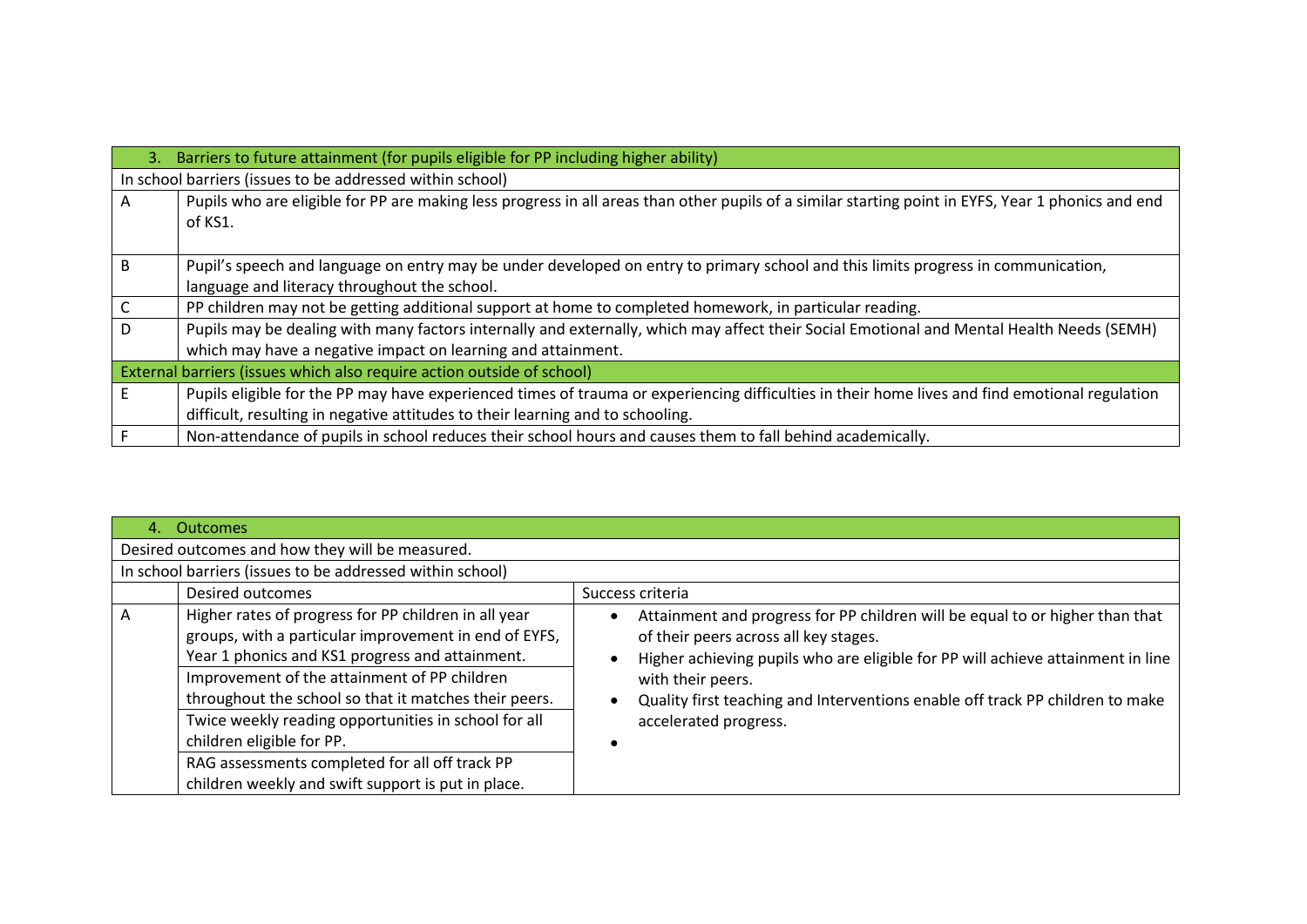| $\sf B$<br>$\mathsf C$<br>D | Pupils within reception (and new starters within KS1)<br>are screened for Speech and Language related issues<br>during term 1. Swift intervention to support PP<br>children is put in place.<br>Specific speech and language needs are identified and<br>addressed swiftly enabling pupils to access learning at<br>age related expectations across KS1 and 2.<br>Sp&L therapist employed to work with targeted PP<br>children for academic year 2018-19.<br>PP children complete their home learning to a high<br>standard.<br>PP children have a varied and rich reading diet at<br>home and at school.<br>All PP children have 1:1 support from the class teacher<br>throughout the week supporting learning feedback<br>and emotional wellbeing | PP children in EYFS with potential Sp&L difficulties are identified and<br>$\bullet$<br>interventions are put in place to support access to enriched curriculum.<br>PP children make progress and achieve in line with their peers across KS1<br>and KS2 with particular focus on reading and writing.<br>SP&L therapist to complete therapy for 3 children termly, which includes 40<br>$\bullet$<br>minutes therapy for each child and training for TA who will continue the<br>therapy throughout the week.<br>Training for KS2 TAs for talk boost KS2 to be costed and implemented via<br>SEN/D Hub cluster.<br>PP children are reading at home-monitoring from this shows that PP children are<br>reading at least 4 x per week at home.<br>PP children are invited to attend homework club<br>Off track PP children receive additional guided reading session lead by the teacher.<br>All PP children to have twice weekly reading with an adult in school.<br>Pupil passports established and tailored to support academic attainment/progress<br>and SEMH needs<br>Teachers timetable feedback times with each PP children in their class to provide<br>targeted oral and written feedback.<br>Children eligible for PP will have their books marked first by teachers and formal<br>feedback both verbally and written will enable children to understand what they |
|-----------------------------|-----------------------------------------------------------------------------------------------------------------------------------------------------------------------------------------------------------------------------------------------------------------------------------------------------------------------------------------------------------------------------------------------------------------------------------------------------------------------------------------------------------------------------------------------------------------------------------------------------------------------------------------------------------------------------------------------------------------------------------------------------|------------------------------------------------------------------------------------------------------------------------------------------------------------------------------------------------------------------------------------------------------------------------------------------------------------------------------------------------------------------------------------------------------------------------------------------------------------------------------------------------------------------------------------------------------------------------------------------------------------------------------------------------------------------------------------------------------------------------------------------------------------------------------------------------------------------------------------------------------------------------------------------------------------------------------------------------------------------------------------------------------------------------------------------------------------------------------------------------------------------------------------------------------------------------------------------------------------------------------------------------------------------------------------------------------------------------------------------------------------------------------|
|                             |                                                                                                                                                                                                                                                                                                                                                                                                                                                                                                                                                                                                                                                                                                                                                     | have done well and how they can improve their learning.                                                                                                                                                                                                                                                                                                                                                                                                                                                                                                                                                                                                                                                                                                                                                                                                                                                                                                                                                                                                                                                                                                                                                                                                                                                                                                                      |
|                             | External barriers (issues which also require action outside of school)                                                                                                                                                                                                                                                                                                                                                                                                                                                                                                                                                                                                                                                                              |                                                                                                                                                                                                                                                                                                                                                                                                                                                                                                                                                                                                                                                                                                                                                                                                                                                                                                                                                                                                                                                                                                                                                                                                                                                                                                                                                                              |
| $\mathsf E$                 | PP children, who are currently experiencing trauma at<br>home and or exhibiting SEMH needs are supported<br>through external agencies and specific interventions<br>within school.<br>PP children and families are supported through a<br>whole school ethos of inclusion                                                                                                                                                                                                                                                                                                                                                                                                                                                                           | SAFeh swiftly established to support most vulnerable PP children.<br>Parents signposted and supported by Parent Support Advisor.<br>Shared tracking approach using CPOPMS so that all staff are aware of vulnerable<br>children, including strategies to support them.<br>PP children have PP passports including detailed support plans to support both<br>academic attainment/progress and individual needs.<br>Outdoor learning group established for pupils eligible for PP to promote<br>collaboration, enjoyment of learning and wider curriculum experiences.<br>Additional funding for mental health agenda within school to promote wellbeing<br>within the school.                                                                                                                                                                                                                                                                                                                                                                                                                                                                                                                                                                                                                                                                                                 |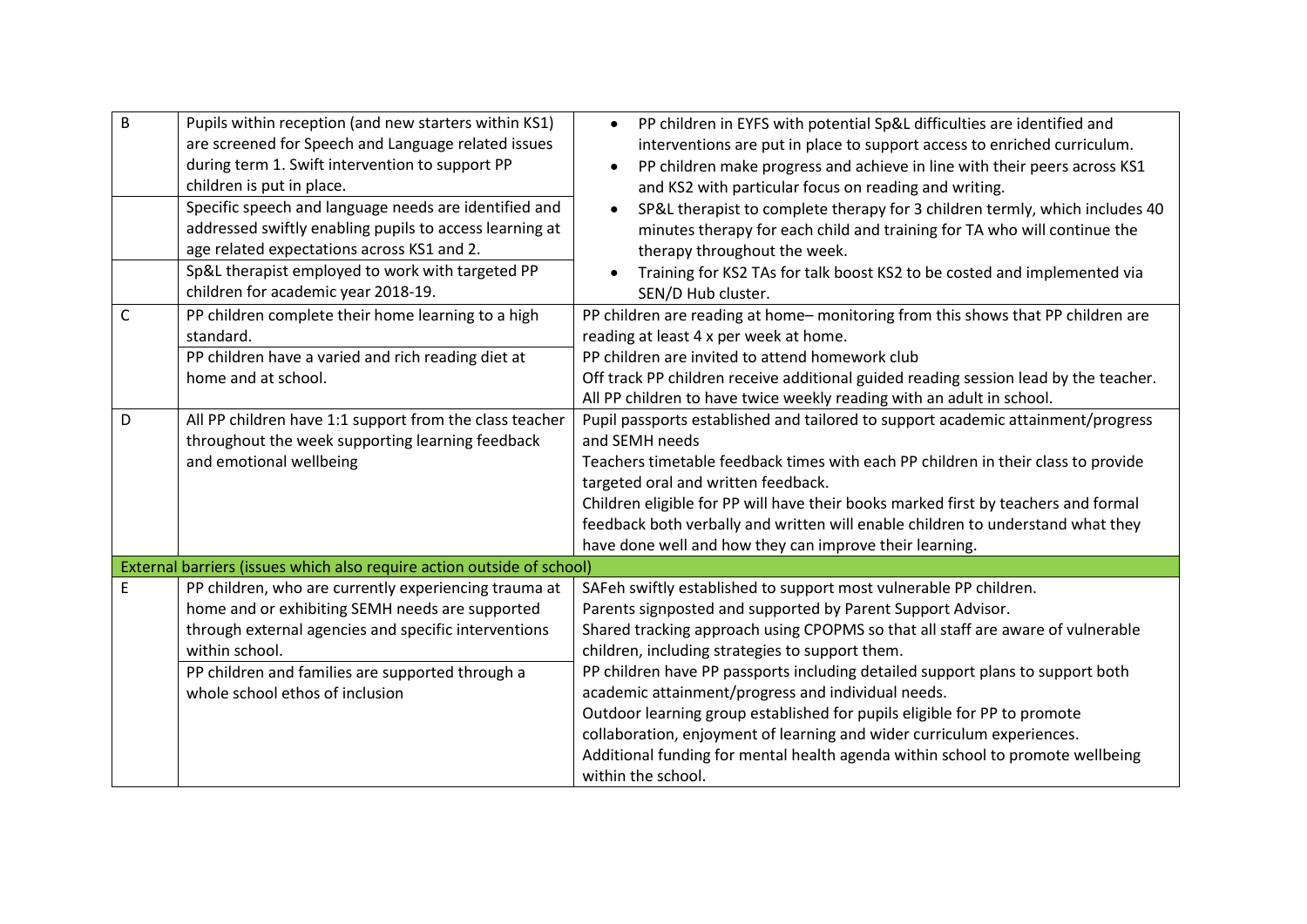|                                                                                                      | Elm Park have an independent Behaviour support specialist, who works with<br>children and their families to support SEMH needs.                                                                                                                                                                                                              |
|------------------------------------------------------------------------------------------------------|----------------------------------------------------------------------------------------------------------------------------------------------------------------------------------------------------------------------------------------------------------------------------------------------------------------------------------------------|
|                                                                                                      | Educational Psychologist to provide support for children, parents and staff.                                                                                                                                                                                                                                                                 |
|                                                                                                      | All PP children have weekly timetabled and individualised time with their teacher to<br>close the gaps between non PP peers and to access wellbeing support.<br>Lego Therapy training for two staff through SEN/D cluster hub.<br>Resilience training for 3 TAs to support pupils who are eligible for PP to develop<br>learning resilience. |
| Improved attendance of PP children in school,<br>including a decrease in the number of minutes late. | Increased attendance of PP pupils to become in line with or above national and local<br>data.<br>Minutes late for PP children rapidly declines.                                                                                                                                                                                              |
| PP children access free breakfast club.                                                              |                                                                                                                                                                                                                                                                                                                                              |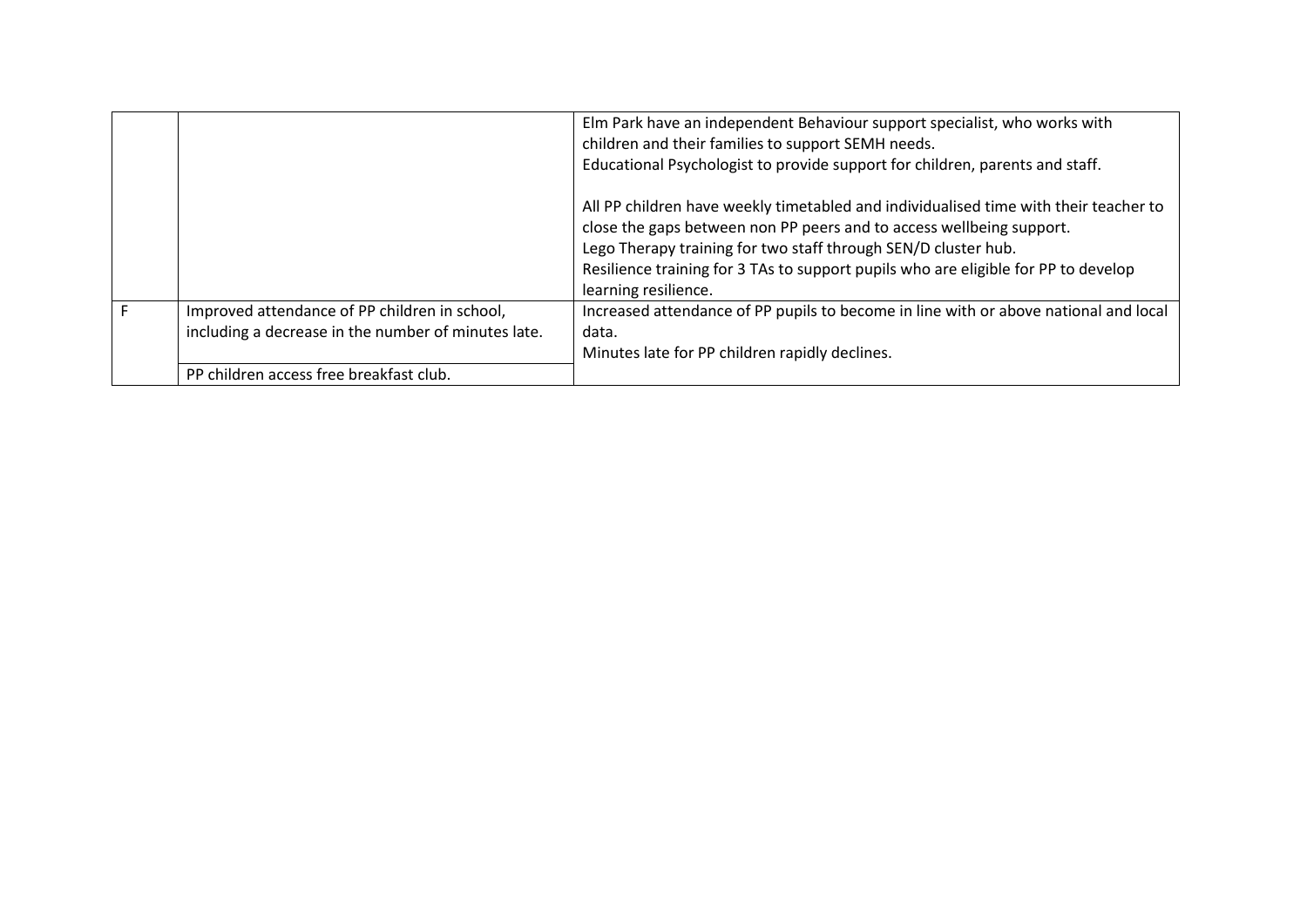| 5.                                                                                                                                               | <b>Planned Expenditure</b>               |                                                                                                                  |                |            |                    |  |  |  |  |
|--------------------------------------------------------------------------------------------------------------------------------------------------|------------------------------------------|------------------------------------------------------------------------------------------------------------------|----------------|------------|--------------------|--|--|--|--|
| Academic                                                                                                                                         | 2018-19                                  |                                                                                                                  |                |            |                    |  |  |  |  |
| year                                                                                                                                             |                                          |                                                                                                                  |                |            |                    |  |  |  |  |
| The headings below demonstrate how Elm Park Primary will use PP to improve classroom pedagogy, provide targeted support and support whole school |                                          |                                                                                                                  |                |            |                    |  |  |  |  |
| strategies.                                                                                                                                      |                                          |                                                                                                                  |                |            |                    |  |  |  |  |
|                                                                                                                                                  | 1. Quality of teaching for all           |                                                                                                                  |                |            |                    |  |  |  |  |
| Desired                                                                                                                                          | Chosen                                   | What is the evidence and rationale for this choice?                                                              | How will we    | Staff lead | When will the      |  |  |  |  |
| Outcome                                                                                                                                          | action/approach                          |                                                                                                                  | ensure it is   |            | implementation     |  |  |  |  |
|                                                                                                                                                  |                                          |                                                                                                                  | implemented    |            | be reviewed?       |  |  |  |  |
|                                                                                                                                                  |                                          |                                                                                                                  | successfully?  |            |                    |  |  |  |  |
| Higher rates                                                                                                                                     | Develop quality first                    | EEF toolkit states Mastery approaches to learning has a high impact                                              | <b>SLT</b>     | <b>SLT</b> | March Mid point    |  |  |  |  |
| of progress                                                                                                                                      | teaching in core                         | for a low coast,' suggesting that mastery approaches, particularly                                               | monitoring     |            | assessments.       |  |  |  |  |
| for PP                                                                                                                                           | subjects.                                | for lower attaining pupils. This suggests that this approach would                                               | through        |            | <b>Termly PPRs</b> |  |  |  |  |
| children in all                                                                                                                                  |                                          | be beneficial to narrow the gap. +1 to 2 months.                                                                 | termly: book   |            |                    |  |  |  |  |
| year groups,                                                                                                                                     | All staff to receive                     |                                                                                                                  | looks,         |            |                    |  |  |  |  |
| with a                                                                                                                                           | weekly training to                       | https://educationendownmentfoundation.org.uk/school-                                                             | planning       |            |                    |  |  |  |  |
| particular                                                                                                                                       | develop teaching                         | themes/feedback-monitoring-pupil-progress/                                                                       | scrutiny, drop |            |                    |  |  |  |  |
| improvement                                                                                                                                      | and learning                             |                                                                                                                  | ins, PPRs      |            |                    |  |  |  |  |
| in end of                                                                                                                                        | sequence, with clear                     | Assessment data (INSIGHT) for each class highlights progress and                                                 |                |            |                    |  |  |  |  |
| EYFS, Year 1                                                                                                                                     | progression and                          | gaps. Teachers use these gaps to plan effectively for pupils to                                                  |                |            |                    |  |  |  |  |
| phonics and                                                                                                                                      | challenge including                      | enable them to make swift progress.                                                                              |                |            |                    |  |  |  |  |
| KS1 progress<br>and                                                                                                                              | mastery approaches                       |                                                                                                                  |                |            |                    |  |  |  |  |
| attainment.                                                                                                                                      | for Reading, writing<br>and maths (staff | Clear and focused induction to develop the 'Elm Park' teaching                                                   |                |            |                    |  |  |  |  |
|                                                                                                                                                  | $meetings - no$                          | method for teaching Maths, Reading and Writing.<br>See termly RAP for breakdown of focus in light of monitoring. |                |            |                    |  |  |  |  |
|                                                                                                                                                  | additional cost) -                       |                                                                                                                  |                |            |                    |  |  |  |  |
| Improvement                                                                                                                                      | planned within RAP                       |                                                                                                                  |                |            |                    |  |  |  |  |
| of the                                                                                                                                           | based on priority                        |                                                                                                                  |                |            |                    |  |  |  |  |
| attainment                                                                                                                                       | needs.                                   |                                                                                                                  |                |            |                    |  |  |  |  |
| of PP                                                                                                                                            |                                          |                                                                                                                  |                |            |                    |  |  |  |  |
| children                                                                                                                                         |                                          |                                                                                                                  |                |            |                    |  |  |  |  |
| throughout                                                                                                                                       |                                          |                                                                                                                  |                |            |                    |  |  |  |  |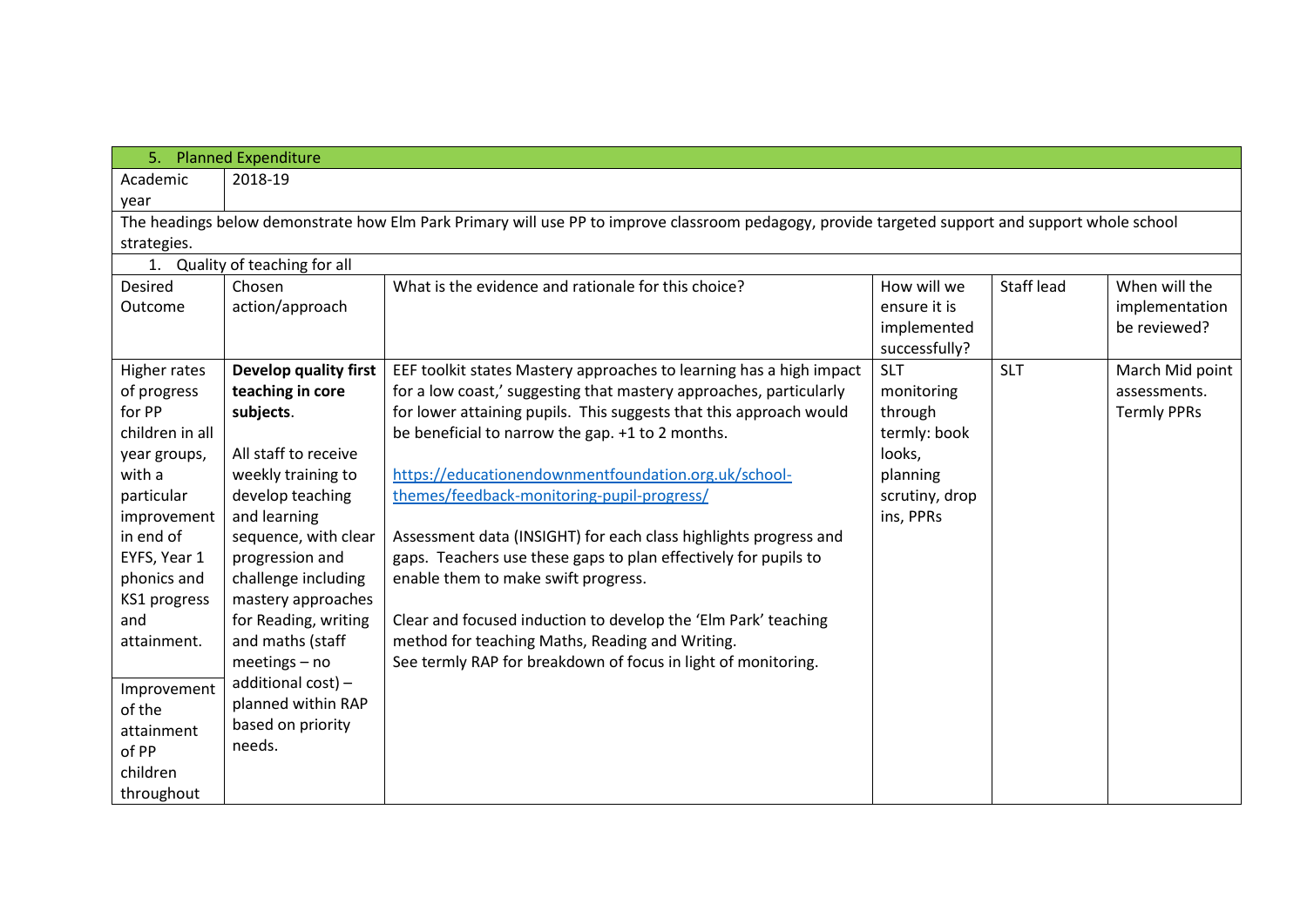| the school so | High quality             |                                                                     | Use of Pupil     |               | <b>March 2019</b>  |
|---------------|--------------------------|---------------------------------------------------------------------|------------------|---------------|--------------------|
| that it       | feedback                 |                                                                     | Passports to     |               | (2 months after    |
| matches       | approaches - staff       | Education Endowment Foundation (EEF) toolkit states 'High Quality   | ensure that      | <b>CMB</b>    | implementation)    |
| their peers.  | to:                      | Feedback has a high impact for very low cost,' suggesting that high | pupils and       |               |                    |
| Twice weekly  | Mark PP children's       | quality feedback is an effective way to improve attainment at a     | class teachers   |               | Data analysis of   |
| reading       | books first-             | relatively low cost (+8 months).                                    | are aware of     |               | vulnerable         |
| opportunities | focusing on next         |                                                                     | individual       |               | groups (PP vs      |
| in school for | steps marking.           | https://educationendownmentfoundation.org.uk/school-                | barriers to      |               | Non PP) 3 x per    |
| all children  | Provide weekly oral      | themes/feedback-monitoring-pupil-progress/                          | learning and     |               | year.              |
| eligible for  | feedback - including     |                                                                     | next steps to    |               |                    |
| PP.           | marking with the         |                                                                     | learning.        |               | PP surgery 3 x     |
| <b>RAG</b>    | children.                |                                                                     |                  |               | per year           |
| assessments   |                          |                                                                     | <b>Weekly PP</b> |               | following data     |
| completed     |                          |                                                                     | <b>RAG</b>       |               | deadlines/PPRs     |
| for all off   | <b>Additional TAs in</b> |                                                                     | monitoring       |               | in term 2, 4 and   |
| track PP      | year 1 and EYFS to       |                                                                     | key learning     |               | 6.                 |
| children      | support phonics          | January 2018 commenced Phonics teaching to be whole class           | objectives.      | DG - Literacy |                    |
| weekly and    | learning and reading     | rather than streaming                                               |                  | Leader        |                    |
| swift support | (E12863).                | - moderate impact for very low cost (+4 months)                     |                  |               |                    |
| is put in     |                          | Phonics                                                             |                  |               |                    |
| place.        |                          |                                                                     |                  |               |                    |
|               |                          | https://educationendowmentfoundation.org.uk/evidence-               |                  |               |                    |
|               |                          | summaries/teaching-learning-toolkit/setting-or-streaming/           |                  |               |                    |
|               |                          |                                                                     |                  |               |                    |
|               |                          | Streaming (-1 months)                                               |                  |               |                    |
|               |                          |                                                                     |                  |               |                    |
|               |                          | https://educationendowmentfoundation.org.uk/evidence-               |                  |               |                    |
|               |                          | summaries/teaching-learning-toolkit/oral-language-interventions     |                  |               | <b>March 2018</b>  |
|               |                          |                                                                     |                  |               | (mid year)         |
|               |                          | <b>KS1:</b>                                                         |                  |               |                    |
|               |                          | https://educationedowmentfoundation.org.uk/tools/guidance-          |                  |               | <b>Termly PPRs</b> |
|               |                          | reports/literacy-ks-one                                             |                  |               | including          |
|               |                          |                                                                     |                  |               | phonics            |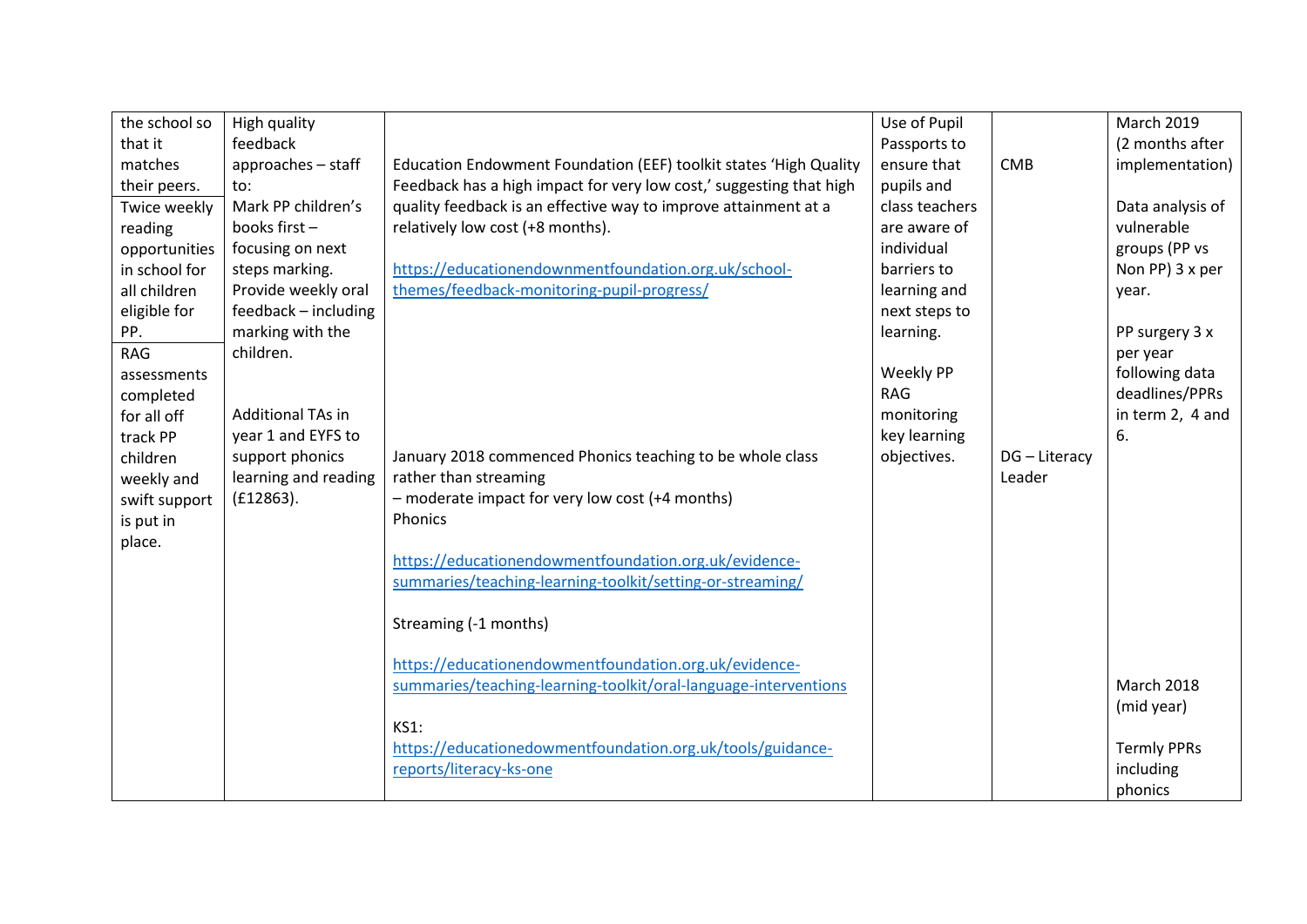|                                                                                                                     | KS2:<br>https://educationedowmentfoundation.org.uk/tools/guidance -                                                                                                                                                                                                                                                                     |                                                                                                          |                          | screening<br>assessments.                                                  |
|---------------------------------------------------------------------------------------------------------------------|-----------------------------------------------------------------------------------------------------------------------------------------------------------------------------------------------------------------------------------------------------------------------------------------------------------------------------------------|----------------------------------------------------------------------------------------------------------|--------------------------|----------------------------------------------------------------------------|
| <b>Additional teachers</b><br>within Y1, 3 and 5 to<br>complete focused<br>teaching of<br>mathematics.<br>(f12160)  | reports/literacy-ks-two<br>Maths approaches to include mastery approaches,<br>Manipulatives (using models and images), Year of Maths<br>recommendations, quality first teaching, challenge within all<br>lessons.<br>https://educationendowmentfoundation.org.uk/tools/guidance-<br>reports/maths-ks-two-three/<br>+2months             | <b>SLT</b><br>monitoring<br>through<br>termly: book<br>looks,<br>planning<br>scrutiny, drop<br>ins, PPRs |                          | PPRs termly                                                                |
|                                                                                                                     | Also cross reference with Quality First Teaching research.                                                                                                                                                                                                                                                                              |                                                                                                          |                          |                                                                            |
| Introduction<br>Cracking<br>Comprehension for<br>whole class guided                                                 | EEF - reading comprehension strategies moderate impact for very                                                                                                                                                                                                                                                                         |                                                                                                          |                          |                                                                            |
| reading and<br>additional linked                                                                                    | low cost (+5 months) e.g. inference training.                                                                                                                                                                                                                                                                                           |                                                                                                          | $AJ - Reading$<br>leader | April 2019 - 2<br>months after                                             |
| intervention for off<br>track pupils<br>throughout the<br>school (£1600 for<br>training and<br>additional resources | Targeting reading comprehension strategies:<br>Implement new whole class guided reading teaching sequence<br>throughout the whole school, including EYFS.<br>Clear focus on inference teaching and learning.<br>Explicitly extending pupils' spoken vocabulary<br>The use of structured questioning (including test style questions) to | Termly<br>monitoring of<br>Guided<br>reading by<br>ReadingLeader                                         |                          | implementation.<br><b>Termly PPRs</b><br>including<br>phonics<br>screening |
| fund 20% discount<br>provided by Rising<br>Stars and £500<br>supplied by the PTA                                    | develop reading comprehension                                                                                                                                                                                                                                                                                                           | Drop ins by<br><b>SLT</b>                                                                                |                          | assessments.                                                               |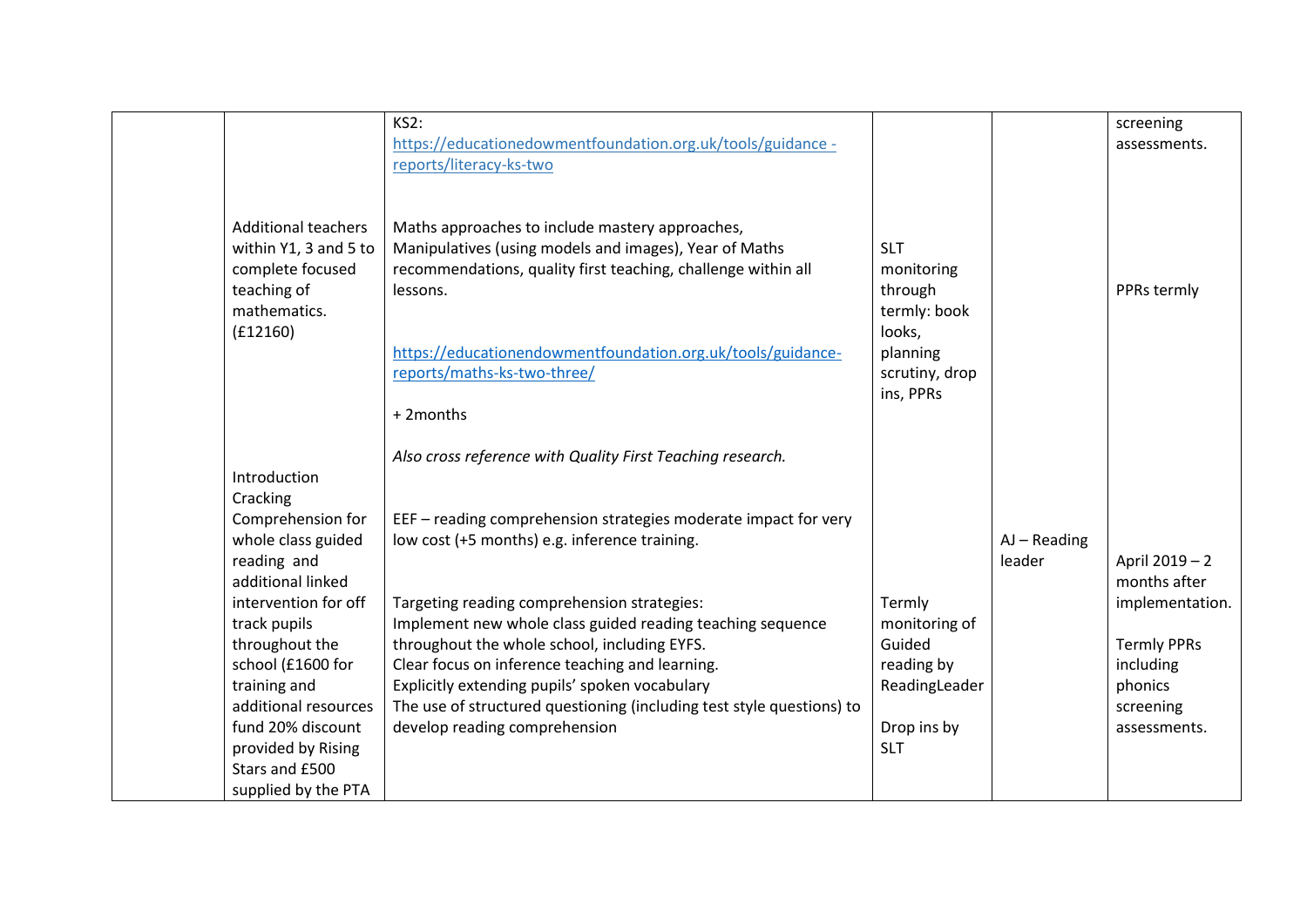|              | as part funding links |                                                                                                                 |                      |            |                   |
|--------------|-----------------------|-----------------------------------------------------------------------------------------------------------------|----------------------|------------|-------------------|
|              | to total cost of £720 |                                                                                                                 |                      |            |                   |
|              | from PP fund).        |                                                                                                                 |                      |            |                   |
|              |                       |                                                                                                                 |                      |            |                   |
|              | Reading leader and    |                                                                                                                 |                      |            |                   |
|              | UKS2 TA attend 2      |                                                                                                                 |                      |            |                   |
|              | day inference         |                                                                                                                 | <b>SLT</b>           |            | Termly            |
|              | training course       |                                                                                                                 | monitoring           |            | monitoring of     |
|              | provided by SEN/D     |                                                                                                                 | through              |            | progress of       |
|              | hub - no cost due to  |                                                                                                                 | termly: book         |            | tracker children. |
|              | fully funded course   |                                                                                                                 | looks,               |            |                   |
|              | and supply costs.     |                                                                                                                 | planning             |            | Weekly            |
|              |                       |                                                                                                                 | scrutiny, drop       |            | monitoring of PP  |
|              | Reading leader to     |                                                                                                                 | ins, PPRs            |            | tracker           |
|              | provide training to   |                                                                                                                 |                      |            | children's        |
|              | all staff for         |                                                                                                                 |                      |            | reading journals. |
|              | inference teaching    |                                                                                                                 |                      |            |                   |
|              | and learning          |                                                                                                                 |                      |            |                   |
|              | sequence, tying into  |                                                                                                                 |                      |            |                   |
|              | whole class guided    |                                                                                                                 |                      |            |                   |
|              | reading (no cost -    |                                                                                                                 |                      |            | End of term 4, 5  |
|              | lead within staff     |                                                                                                                 |                      |            | and 6 data.       |
|              | meeting).             |                                                                                                                 |                      |            |                   |
|              |                       |                                                                                                                 |                      |            |                   |
|              | Twice daily phonics   |                                                                                                                 |                      |            |                   |
|              | lessons lead by class |                                                                                                                 |                      |            |                   |
|              | teachers - whole      |                                                                                                                 |                      |            |                   |
|              | class delivery (no    |                                                                                                                 |                      |            |                   |
|              | additional costing).  |                                                                                                                 |                      |            |                   |
|              |                       |                                                                                                                 |                      |            |                   |
|              |                       | Total budgeted cost: £25743 including Teachers, TA support, comprehension intervention and whole school scheme. |                      |            |                   |
| $\, {\bf B}$ | Talk Boost to         | Oral language interventions EFF toolkit - moderate impact for very                                              | 3 x per year         | CMB with   | Entry and Exit    |
|              | develop SP & L for    | low cost (+5 months) emphasise the importance of spoken                                                         | <b>Pupil Premium</b> | Rosa Sabet | SP&L              |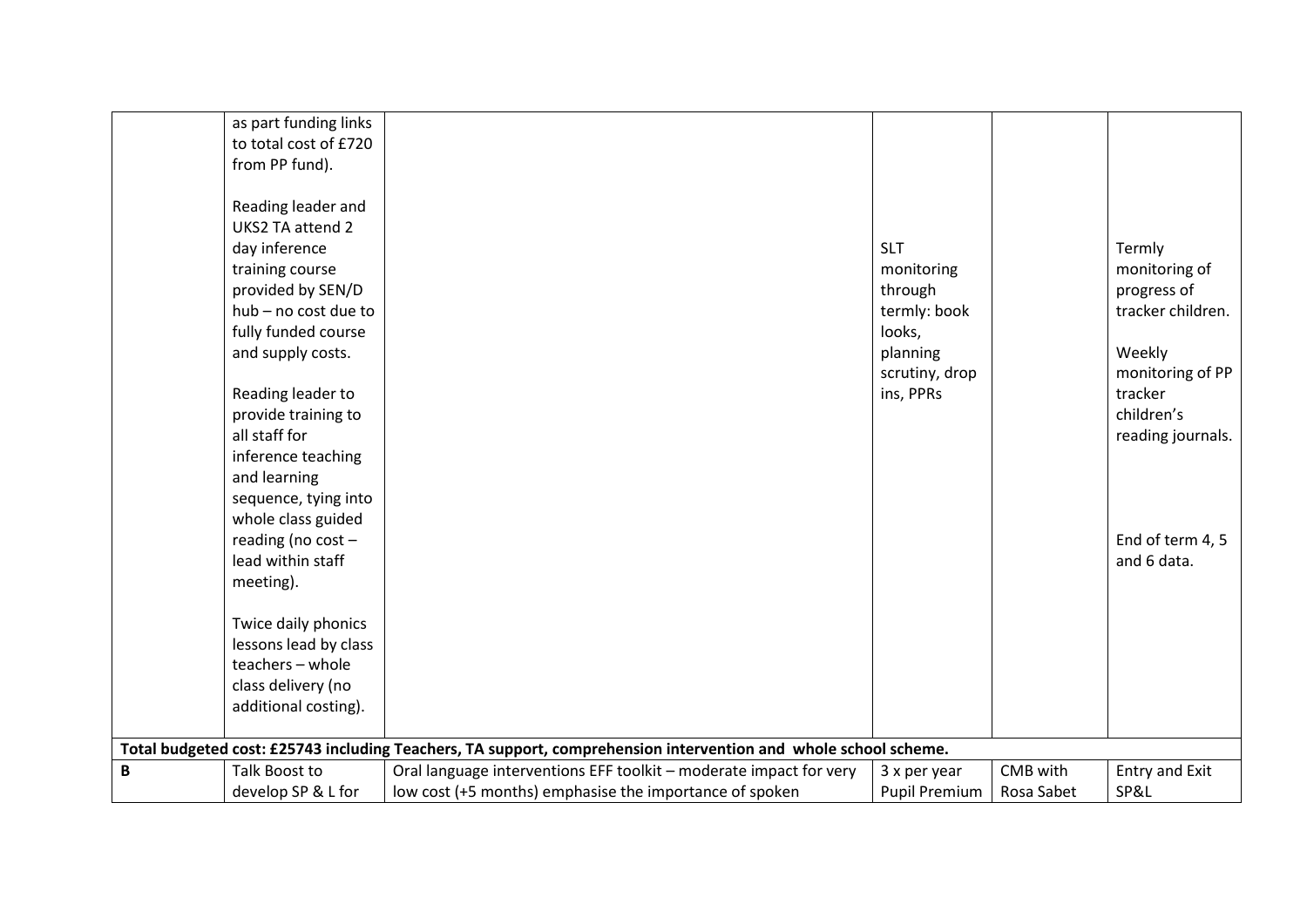| <b>Pupils within</b> | PP children within   | comprehension and reading skills from explicit discussion of either   | surgeries (with      | SP&L       | assessments to  |
|----------------------|----------------------|-----------------------------------------------------------------------|----------------------|------------|-----------------|
| reception            | EYFS no cost as      | content or processes of learning, or both Oral language               | SENCo/PP             | Therapist. | be made.        |
| (and new             | package purchase     | approaches include:                                                   | champion) to         |            | Midpoint review |
| starters             | previous year        | <b>Talk Boost</b>                                                     | support              |            | at session 5 of |
| within KS1)          |                      | Weekly Therapy sessions with AT                                       | teachers with        |            | pupil progress  |
| are screened         | 2018-19 weekly       | <b>PECs training</b>                                                  | developing           |            | for each child  |
| for Speech           | sessions for speech  |                                                                       | strategies to        |            | with teacher,   |
| and                  | and language         | https://educationendowmentfoundation.org.uk/evidence-                 | support              |            | SENCo, SP&L     |
| Language             | therapist - £5200    | summaries/teaching-learning-toolkit/oral-language-interventions/      | learners, set        |            | therapist and   |
| related              |                      |                                                                       | <b>SMART</b> targets |            | parent.         |
| issues during        | 1 x day training for |                                                                       | and                  |            |                 |
| term 1.              | Talk Boost KS2 for   | https://www.gov.uk/government/publications/the-preferred-             | implement            |            |                 |
| <b>Swift</b>         | all TAs free from    | outcomes-of-children-with-speech-language-and-communication-          | actions.             |            |                 |
| intervention         | SEN/D cluster hub    | needs-and-their-parents                                               |                      |            |                 |
| to support           | support.             |                                                                       |                      |            |                 |
| PP children is       |                      | The Better Communication Research Programme (BCRP)                    | SP&L assess          |            |                 |
| put in place.        | Homework club        | highlighted that SLCN can cause significant difficulties for children | and support          |            |                 |
| <b>Specific</b>      | established and all  | and young people and these can be long term. Evidence base:           | individual           |            |                 |
| speech and           | children encouraged  | school census data suggests that around 10% of all children have      | children who         |            |                 |
| language             | to attend - £300 for | long term, persistent SLCN.                                           | are displaying       |            |                 |
| needs are            | TA to work 30 mins   |                                                                       | S/L needs.           |            |                 |
| identified           | additional time      | https://www.rcslt.org/governments/docs/all party parliamentary        |                      |            |                 |
| and                  | weekly.              | group on slcn inquiry report                                          |                      |            |                 |
| addressed            |                      |                                                                       |                      |            |                 |
| swiftly              |                      | Studies have shown that there is also a link to a further group,      |                      |            |                 |
| enabling             |                      | which includes children linked to social deprivation. These children  |                      |            |                 |
| pupils to            |                      | have poor/limited language skills and may have the potential to       |                      |            |                 |
| access               |                      | catch up with their peers.                                            |                      |            |                 |
| learning at          |                      |                                                                       |                      |            |                 |
| age related          |                      |                                                                       |                      |            |                 |
| expectations         |                      |                                                                       |                      |            |                 |
| across KS1           |                      |                                                                       |                      |            |                 |
| and $2.$             |                      |                                                                       |                      |            |                 |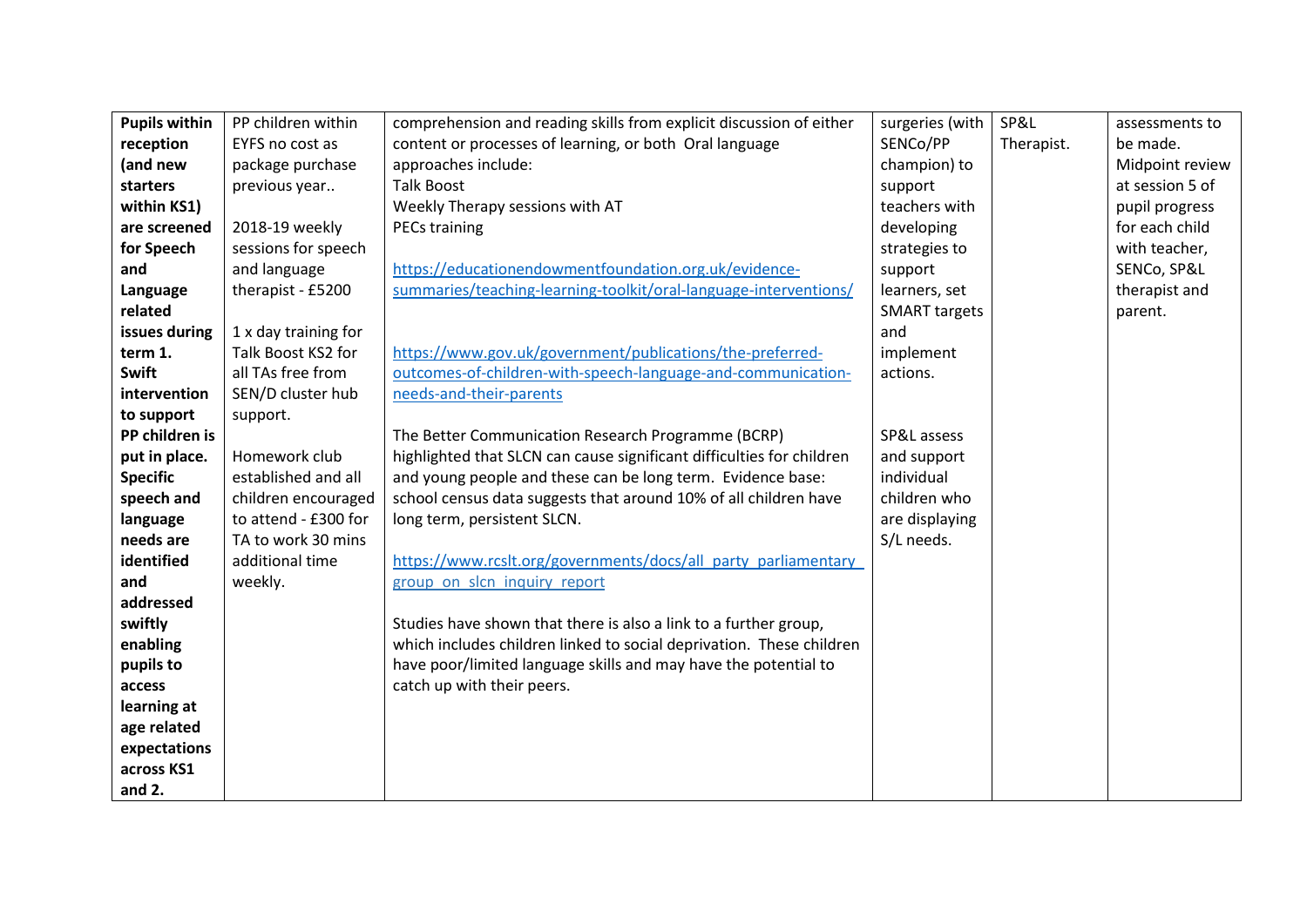| Sp&L<br>therapist<br>employed to<br>work with<br>targeted PP<br>children for<br>academic<br>year 2018- |                                                            |                                                                                                                                                                                                                                                                                |                                                 |            |                                                            |
|--------------------------------------------------------------------------------------------------------|------------------------------------------------------------|--------------------------------------------------------------------------------------------------------------------------------------------------------------------------------------------------------------------------------------------------------------------------------|-------------------------------------------------|------------|------------------------------------------------------------|
| 19.                                                                                                    |                                                            |                                                                                                                                                                                                                                                                                |                                                 |            |                                                            |
|                                                                                                        |                                                            | Total budgeted cost: £5200 SP&L therapist, training and intervention package.                                                                                                                                                                                                  |                                                 |            |                                                            |
| C<br>PP children<br>complete<br>their home                                                             | PP children are<br>reading at home<br>All PP children have | Research suggests that interventions based on a particular aspect<br>of reading comprehension, for example, inference and deduction<br>can make Successful reading comprehension approaches carefully<br>select activities for pupils according to their reading capabilities, | Termly<br>monitoring of<br>Guided<br>reading by | AJ and CMB | Termly<br>monitoring of<br>progress of<br>tracker children |
| learning to a                                                                                          | access to twice                                            | and ensure that texts provide an effective, but not overwhelming,                                                                                                                                                                                                              | Reading                                         |            | from Jan 2019.                                             |
| high                                                                                                   | weekly reading                                             | challenge.                                                                                                                                                                                                                                                                     | leader                                          | <b>SLT</b> |                                                            |
| standard.                                                                                              | opportunities $-1x$                                        |                                                                                                                                                                                                                                                                                |                                                 |            | Weekly                                                     |
|                                                                                                        | guided reading and                                         | Comparative findings indicate that, on average, reading                                                                                                                                                                                                                        | Drop ins by                                     |            | monitoring of PP                                           |
| С                                                                                                      | $1 \times 1:1$ reading                                     | comprehension approaches appear to be more effective than                                                                                                                                                                                                                      | <b>SLT</b>                                      |            | tracker children                                           |
| PP children                                                                                            | parent volunteer 1 x                                       | phonics or oral language approaches for upper primary and                                                                                                                                                                                                                      |                                                 |            | reading journals.                                          |
| have a varied                                                                                          | 1:1 reading with                                           | secondary pupils, both in terms of short-term and long-term                                                                                                                                                                                                                    |                                                 |            |                                                            |
| and rich                                                                                               | teacher-no                                                 | impact.                                                                                                                                                                                                                                                                        |                                                 |            |                                                            |
| reading diet<br>at home and                                                                            | additional cost.                                           | https://educationendowmentfoundation.org.uk/evidence-                                                                                                                                                                                                                          |                                                 |            |                                                            |
| at school.                                                                                             | Off track PP children                                      | summaries/teaching-learning-toolkit/reading-comprehension-                                                                                                                                                                                                                     |                                                 |            |                                                            |
|                                                                                                        | have twice weekly                                          | strategies/                                                                                                                                                                                                                                                                    |                                                 |            |                                                            |
|                                                                                                        | guided reading                                             |                                                                                                                                                                                                                                                                                |                                                 |            |                                                            |
|                                                                                                        | opportunities led by                                       | Low cost +5 months                                                                                                                                                                                                                                                             |                                                 |            |                                                            |
|                                                                                                        | the class teacher.                                         |                                                                                                                                                                                                                                                                                |                                                 |            |                                                            |
|                                                                                                        |                                                            | Cross reference with Cracking Comprehension.                                                                                                                                                                                                                                   |                                                 |            |                                                            |
|                                                                                                        | Homework club                                              |                                                                                                                                                                                                                                                                                |                                                 |            |                                                            |
|                                                                                                        | established and all                                        |                                                                                                                                                                                                                                                                                |                                                 |            |                                                            |
|                                                                                                        | children encouraged                                        |                                                                                                                                                                                                                                                                                |                                                 |            |                                                            |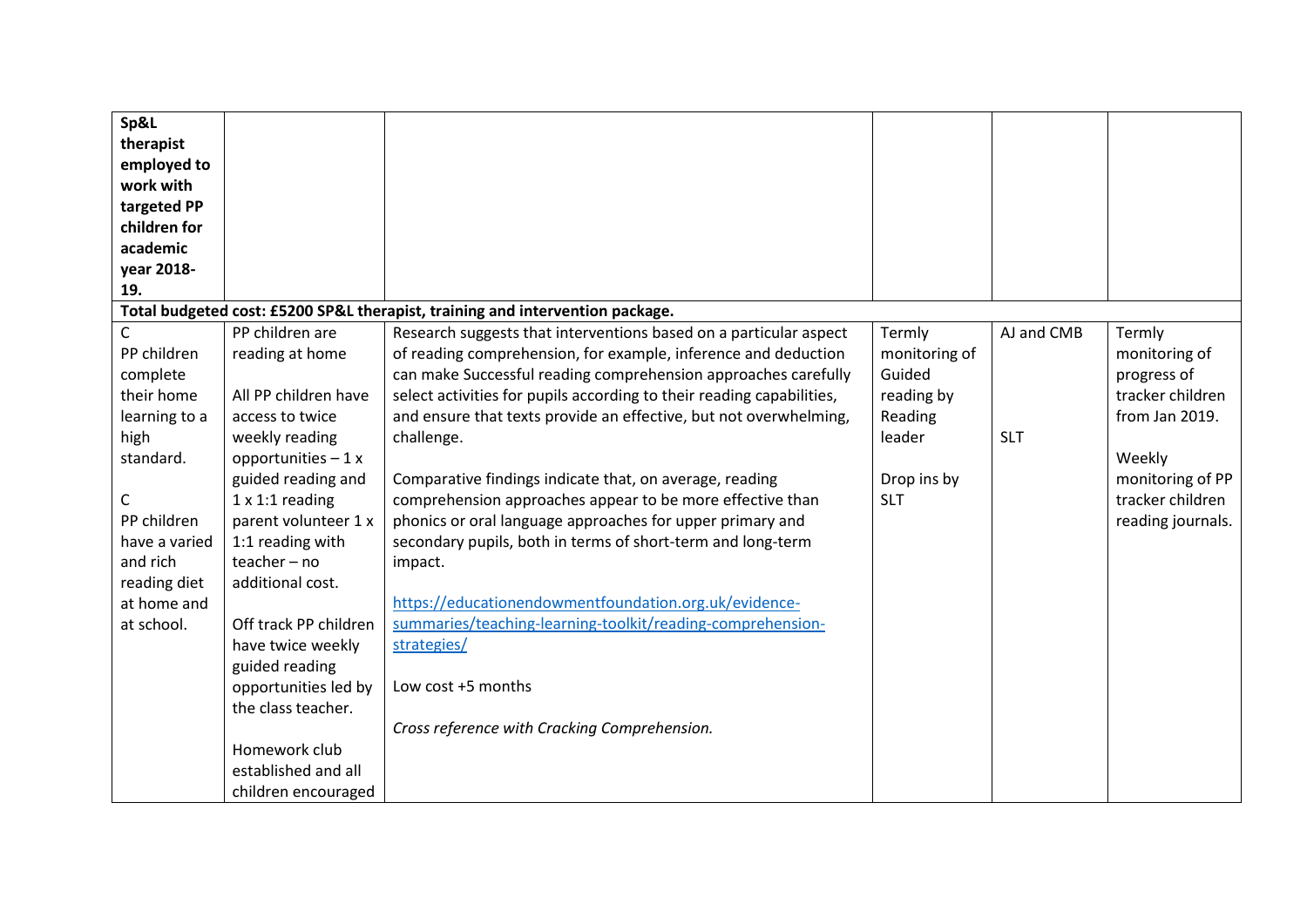|                                                                                                                                                                                                                                                                                                                                    | to attend - £300 for<br>TA to work 30 mins<br>additional time<br>weekly.                                                                                                                                                                                                                                                                                                                                                                                                                                               |                                                                                                                                                                                                                                                                                                                                                                                                                                                                                                                                                                                                                                                                                                                                                                                                                                                                                                                                                                                                                                                                           |                                                                                                                                                                                                                              |                                                |                                                     |
|------------------------------------------------------------------------------------------------------------------------------------------------------------------------------------------------------------------------------------------------------------------------------------------------------------------------------------|------------------------------------------------------------------------------------------------------------------------------------------------------------------------------------------------------------------------------------------------------------------------------------------------------------------------------------------------------------------------------------------------------------------------------------------------------------------------------------------------------------------------|---------------------------------------------------------------------------------------------------------------------------------------------------------------------------------------------------------------------------------------------------------------------------------------------------------------------------------------------------------------------------------------------------------------------------------------------------------------------------------------------------------------------------------------------------------------------------------------------------------------------------------------------------------------------------------------------------------------------------------------------------------------------------------------------------------------------------------------------------------------------------------------------------------------------------------------------------------------------------------------------------------------------------------------------------------------------------|------------------------------------------------------------------------------------------------------------------------------------------------------------------------------------------------------------------------------|------------------------------------------------|-----------------------------------------------------|
| <b>Total budgeted cost: 300</b>                                                                                                                                                                                                                                                                                                    |                                                                                                                                                                                                                                                                                                                                                                                                                                                                                                                        |                                                                                                                                                                                                                                                                                                                                                                                                                                                                                                                                                                                                                                                                                                                                                                                                                                                                                                                                                                                                                                                                           |                                                                                                                                                                                                                              |                                                |                                                     |
| D All PP<br>children have<br>1:1 support<br>from the<br>class teacher<br>throughout<br>the week<br>supporting<br>learning<br>feedback and<br>emotional<br>wellbeing.<br>(Feedback<br>see section<br>A)<br>E<br>PP children,<br>who are<br>currently<br>experiencing<br>trauma at<br>home and or<br>exhibiting<br><b>SEMH</b> needs | Wellbeing agenda:<br>Wellbeing leader<br>established in<br>school. Parent<br>workshops, ongoing<br>training for staff and<br>developing<br>additional expertise<br>via external training<br>£5000.<br><b>Establish strong</b><br>links with local and<br>external support<br>agencies that can<br>support children<br>and families entitled<br>to PP funding.<br>BSS to work with<br>targeted families<br>both in school and<br>at home to provide<br>parenting guidance<br>and support with a<br>particular focus for | EEF research states that Meta-cognition and self-regulation<br>approaches have consistently high levels of impact, with<br>pupils making an average of eight months' additional<br>progress. The evidence indicates that teaching these<br>strategies can be particularly effective for low achieving and<br>older pupils.<br>Establishing good learning behaviour is a pre-requisite for<br>learning; disruptive behaviour is a barrier; distractions other<br>pupils and negatively impacts on their learning and<br>relationships with their peers.<br>https://educationendowmentfoundation.org.uk/evidence-<br>summaries/teaching-learning-toolkit/meta-cognition-and-self-<br>regulation/#considerations<br>Meta cognition and self regulation EEF: (+8 months) high impact for<br>low cost.<br>Social and emotional learning $-$ (+4 months) moderate impact for<br>moderate cost.<br>Provide opportunities (through a new PSE scheme - jigsaw) to<br>explicitly teach good learning behaviours and recognise the<br>importance of social and emotional well-being. | Termly<br>meetings with<br>external<br>agencies to<br>support<br>children and<br>families.<br>Termly parent<br>workshops to<br>support<br>children with:<br>Anxiety<br>Specific<br>sensory<br>concerns<br><b>Mindfulness</b> | <b>CMB</b><br>CMB and<br>external<br>agencies. | Termly review of<br>pupil passports.<br>Visit notes |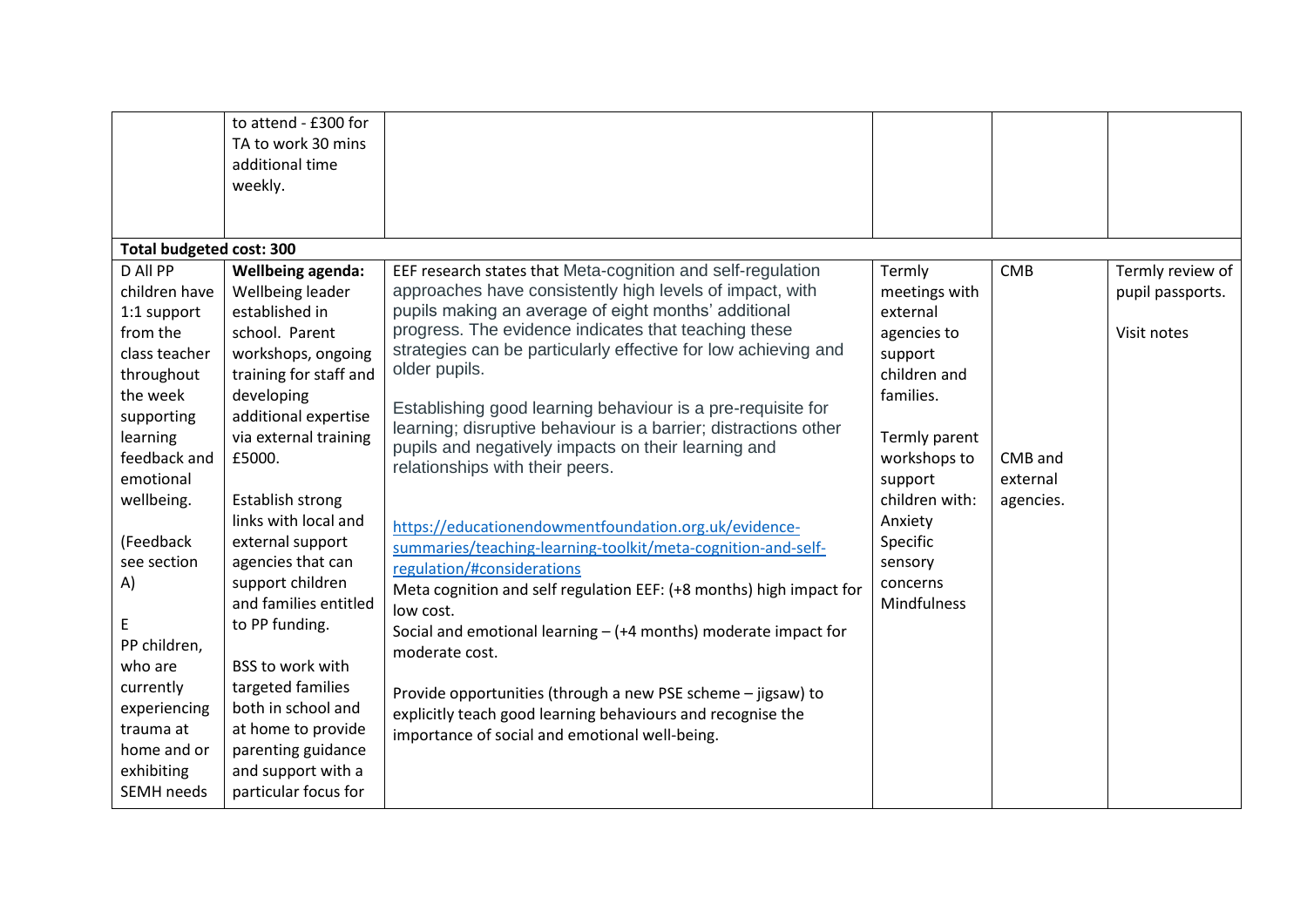| are<br>supported<br>through<br>external<br>agencies and<br>specific | children with SEMH<br>(E2000).<br>Meta cognition and<br>self regulation<br>strategies to | Bespoke therapies and provision on a needs basis through PP<br>passports identifying where support for the families can be<br>provided, eg therapies, uniform, extra curricular activities, school<br>trips. | CMB and BSS          |  |
|---------------------------------------------------------------------|------------------------------------------------------------------------------------------|--------------------------------------------------------------------------------------------------------------------------------------------------------------------------------------------------------------|----------------------|--|
| interventions<br>within<br>school.                                  | support SEMH in<br>learning (social story<br>training £250).                             |                                                                                                                                                                                                              |                      |  |
| PP children<br>and families<br>are                                  | Resilience training<br>for 3 x TAs - fully<br>funded.                                    |                                                                                                                                                                                                              | SEN/D cluster<br>hub |  |
| supported<br>through a<br>whole school<br>ethos of<br>inclusion     | Sign up to South<br><b>Glos Mental</b><br><b>Wellbeing Award</b><br>project 2018-19      |                                                                                                                                                                                                              | <b>CMB</b>           |  |
|                                                                     | (funded +£1000).<br>Working with and<br>supporting parents                               |                                                                                                                                                                                                              | CMB nad PSA          |  |
|                                                                     | (internal and<br>external SAFehs)<br>(1/2 day release per<br>SAFeh per term for          |                                                                                                                                                                                                              |                      |  |
|                                                                     | SAFeh Manager-6<br>1/2 days x 3 open<br>SAFehs £1620 and<br>parent support               |                                                                                                                                                                                                              |                      |  |
|                                                                     | advisor £1920).                                                                          |                                                                                                                                                                                                              | All teachers         |  |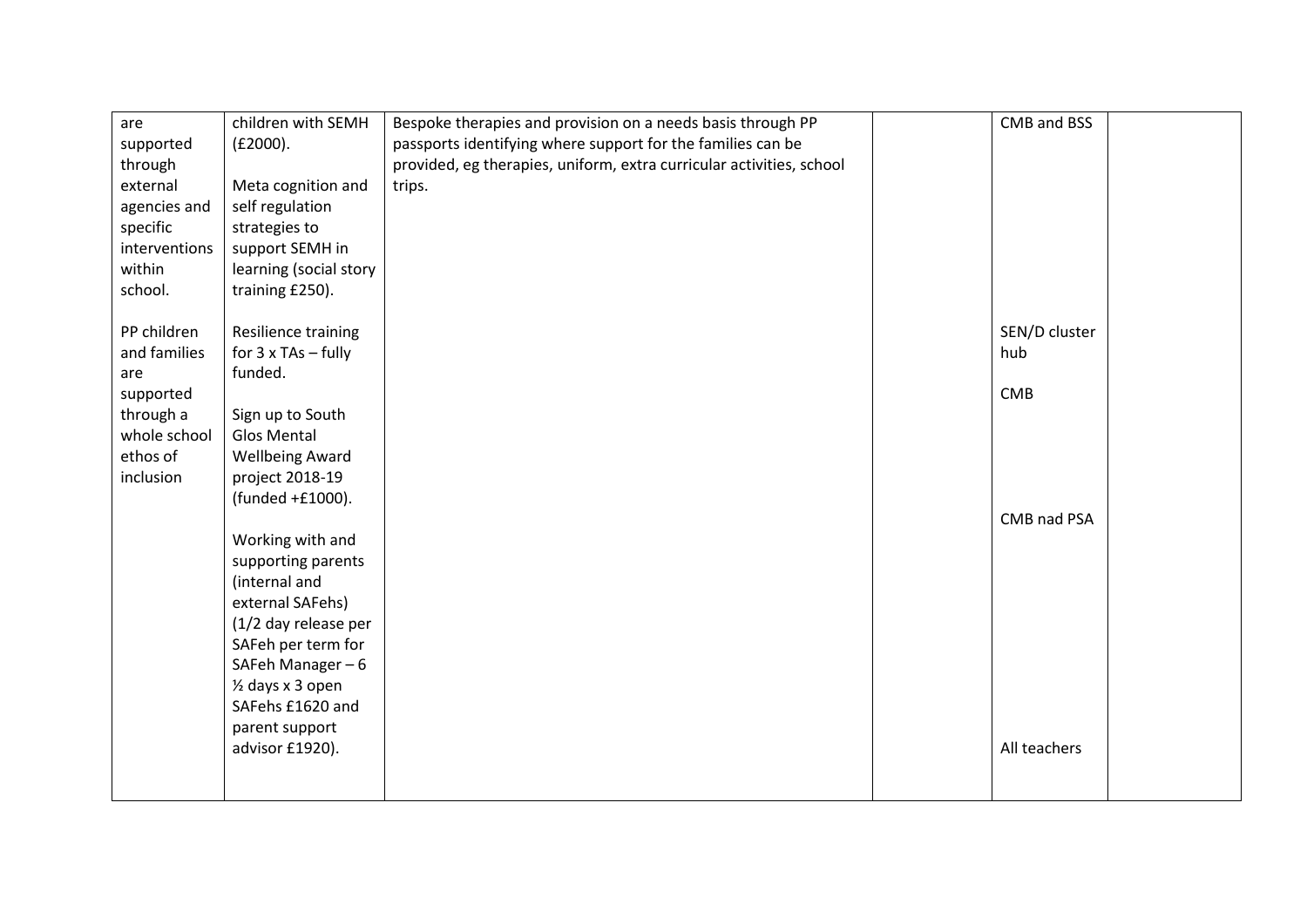| PP passports include    |  |                     |  |
|-------------------------|--|---------------------|--|
| detailed support        |  |                     |  |
|                         |  |                     |  |
| plans to support        |  | HB                  |  |
| both academic           |  |                     |  |
| attainment/progress     |  |                     |  |
| and SEMH needs.         |  |                     |  |
|                         |  |                     |  |
| Weekly outdoor          |  |                     |  |
| learning                |  |                     |  |
| opportunities for all   |  |                     |  |
| children with an        |  |                     |  |
| additional club for     |  |                     |  |
| the most vulnerable     |  |                     |  |
| children £2100.         |  |                     |  |
|                         |  |                     |  |
| Lego therapy            |  |                     |  |
|                         |  |                     |  |
| training via the hub    |  |                     |  |
| £12.50 for Lego         |  |                     |  |
| Therapy book.           |  |                     |  |
|                         |  |                     |  |
| Provide professional    |  |                     |  |
| counselling for         |  |                     |  |
| children who            |  |                     |  |
| require it on PP        |  |                     |  |
| register (£150 = 15 $x$ |  |                     |  |
| £10 sessions for 1      |  |                     |  |
| child).                 |  | <b>CMB</b> liaising |  |
|                         |  | with                |  |
| Summer school           |  | Winterbourne        |  |
| transition for 2 x pp   |  | Academy             |  |
| children £60            |  |                     |  |
|                         |  |                     |  |
|                         |  |                     |  |
|                         |  |                     |  |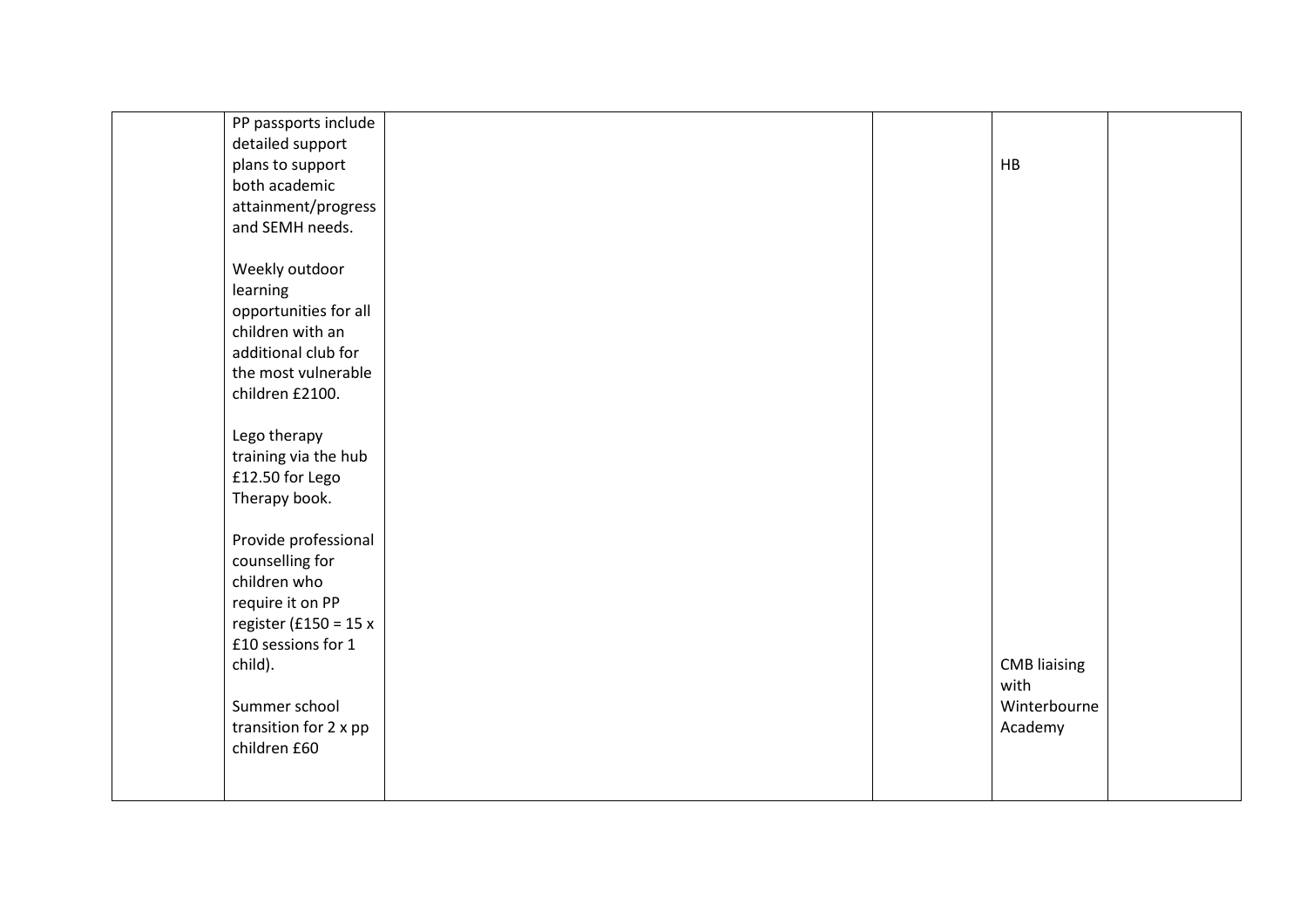|             | Develop PSE<br>teaching and<br>learning throughout<br>the school through<br>the launch of                 |                                                                                                                                                 |               | $SH - PSHE$<br>leader |                   |
|-------------|-----------------------------------------------------------------------------------------------------------|-------------------------------------------------------------------------------------------------------------------------------------------------|---------------|-----------------------|-------------------|
|             | Jigsaw.<br>Safeguarding-<br><b>NSPCC support</b><br>through workshops<br>and assemblies<br>throughout the |                                                                                                                                                 |               | $SH - PSHE$<br>leader |                   |
|             | school.                                                                                                   | Total budgeted cost: £13112.50 PSE scheme, SAFeh manager release, PSA, social story training, BSS, Outdoor learning provider, wellbeing leader. |               |                       |                   |
| F           | Office staff to                                                                                           | https://www.gov.uk/government/statistics/pupil-absence-in-                                                                                      | <b>SIMS</b>   | AE and EWO            | October 2018-     |
| Improved    | continue to monitor                                                                                       | schools-in-england-2015-to-2016#history                                                                                                         | attendance    |                       | handover from     |
| attendance  | all pupil                                                                                                 |                                                                                                                                                 | reports       |                       | DHT to HT.        |
| of PP       | absence/lateness                                                                                          |                                                                                                                                                 |               |                       | January 2019      |
| children in | and alert HT/DHT of                                                                                       | Elm Park school attendance policy.                                                                                                              |               |                       | <b>March 2019</b> |
| school,     | any concerns. HT                                                                                          |                                                                                                                                                 | Attendance    |                       | <b>June 2019</b>  |
| including a | follows up absences                                                                                       | All PP children to have free access to breakfast club.                                                                                          | (including    |                       |                   |
| decrease in | swiftly with an initial                                                                                   |                                                                                                                                                 | minutes late) |                       |                   |
| the number  | phone call to                                                                                             | All PP children to have access to Extra Curricular clubs and                                                                                    | improves for  |                       |                   |
| of minutes  | parents highlighting                                                                                      | activities.                                                                                                                                     | PP children.  |                       |                   |
| late.       | the severity of the                                                                                       |                                                                                                                                                 |               |                       |                   |
|             | implication of                                                                                            | https://educationendowmentfoundation.org.uk/evidence-                                                                                           |               |                       |                   |
| PP children | absenteeism in                                                                                            | summaries/teaching-learning-toolkit/sports-participation/                                                                                       |               |                       |                   |
| access free | school.                                                                                                   |                                                                                                                                                 |               |                       |                   |
| breakfast   |                                                                                                           | https://schoolleaders.thekeysupport.com/pupils-and-                                                                                             |               |                       |                   |
| club        | Attendance                                                                                                | parents/absence-and-attendance/strategies-for-managing-                                                                                         |               |                       |                   |
|             | discussed by class                                                                                        | attendance/linking-attendance-to-exam-results-secondary/                                                                                        |               |                       |                   |
|             | teacher as a high                                                                                         |                                                                                                                                                 |               |                       |                   |